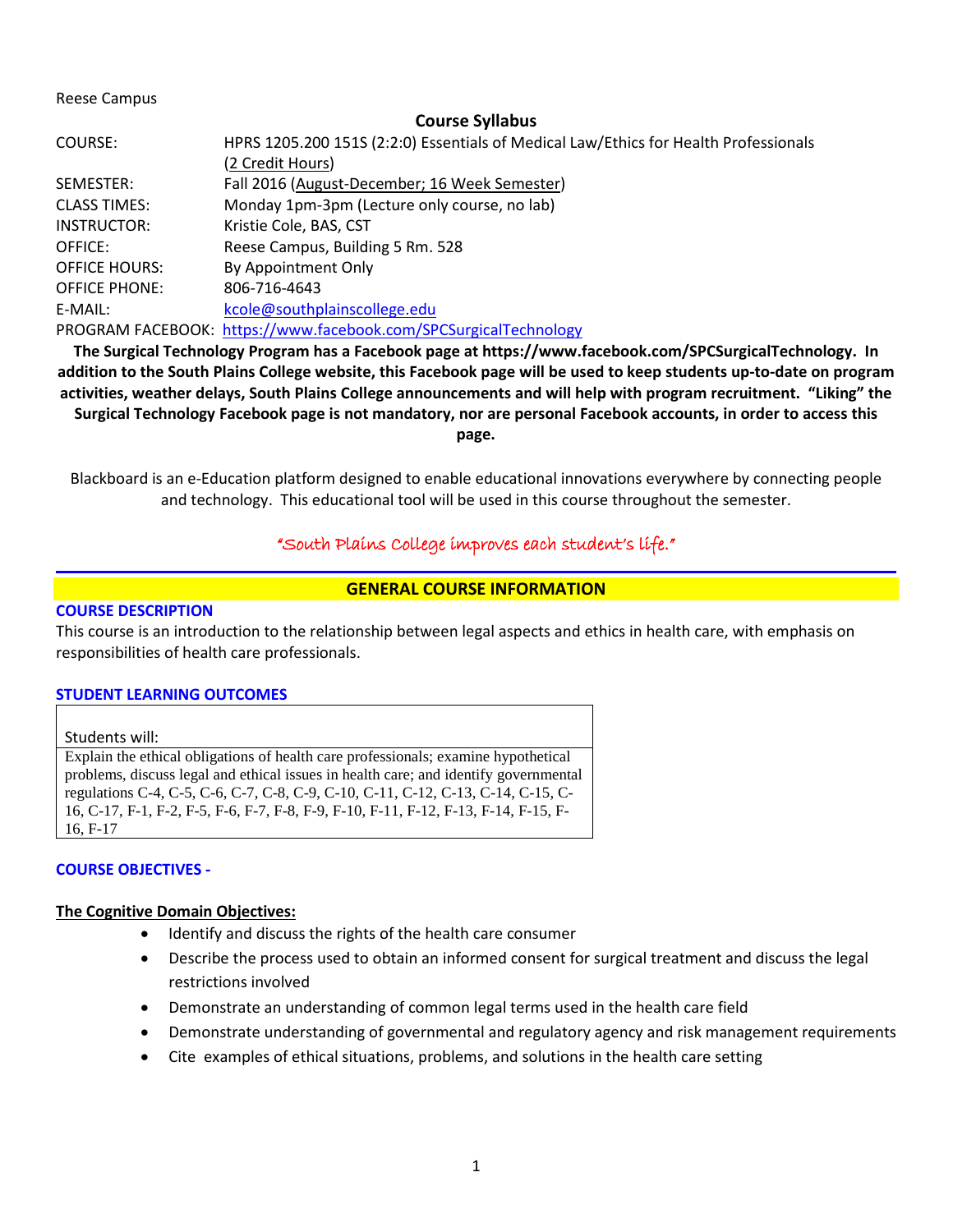## **The Psychomotor Domain Objectives:**

• None

## **The Affective Domain Objectives:**

- Discuss the principle of documentation in the health care environment
- Interpret ethical, moral, and legal responsibility
- Interpret legal responsibilities of the surgical technologist and other surgical team member

## **INSTRUCTIONAL METHODS**

Methods of Instruction may include:

- 1. Lecture
- 1. Discussion
- 2. Audio-Visual
- 3. Reading assignments
- 4. Written assignments
- 5. Exams
- 6. Class Presentation

## **OUTCOMES ASSESSMENT METHODS**

Assessment methods for this course are both formative and summative.

## **Formative assessments include**:

- Discussions
- Quizzes
- Exams
- Student presentations
- Classroom activities

## **Summative assessment will be:**

• Comprehensive final exam

## **ACADEMIC INTEGRITY**

It is the aim of the faculty of South Plains College to foster a spirit of complete honesty and a high standard of integrity. The attempt of any student to present as his or her own any work which he or she has not honestly performed is regarded by the faculty and administration as a most serious offense and renders the offender liable to serious consequences, possibly suspension.

**Cheating** - Dishonesty of any kind on examinations or on written assignments, illegal possession of examinations, the use of unauthorized notes during an examination, obtaining information during an examination from the textbook or from the examination paper of another student, assisting others to cheat, alteration of grade records, illegal entry or unauthorized presence in the office are examples of cheating. Complete honesty is required of the student in the presentation f any and all phases of coursework. This applies to quizzes of whatever length, as well as final examinations, to daily reports and to term papers.

**Plagiarism** - Offering the work of another as one's own, without proper acknowledgment, is plagiarism; therefore, any student who fails to give credit for quotations or essentially identical expression of material taken from books, encyclopedias, magazines and other reference works, or from themes, reports or other writings of a fellow student, is guilty of plagiarism. Plagiarism will result in a grade of 0 (zero) on the assignment.

## **SCANS and FOUNDATION SKILLS**

Refer also to Course Objectives. SCANS and Foundation Skills attached.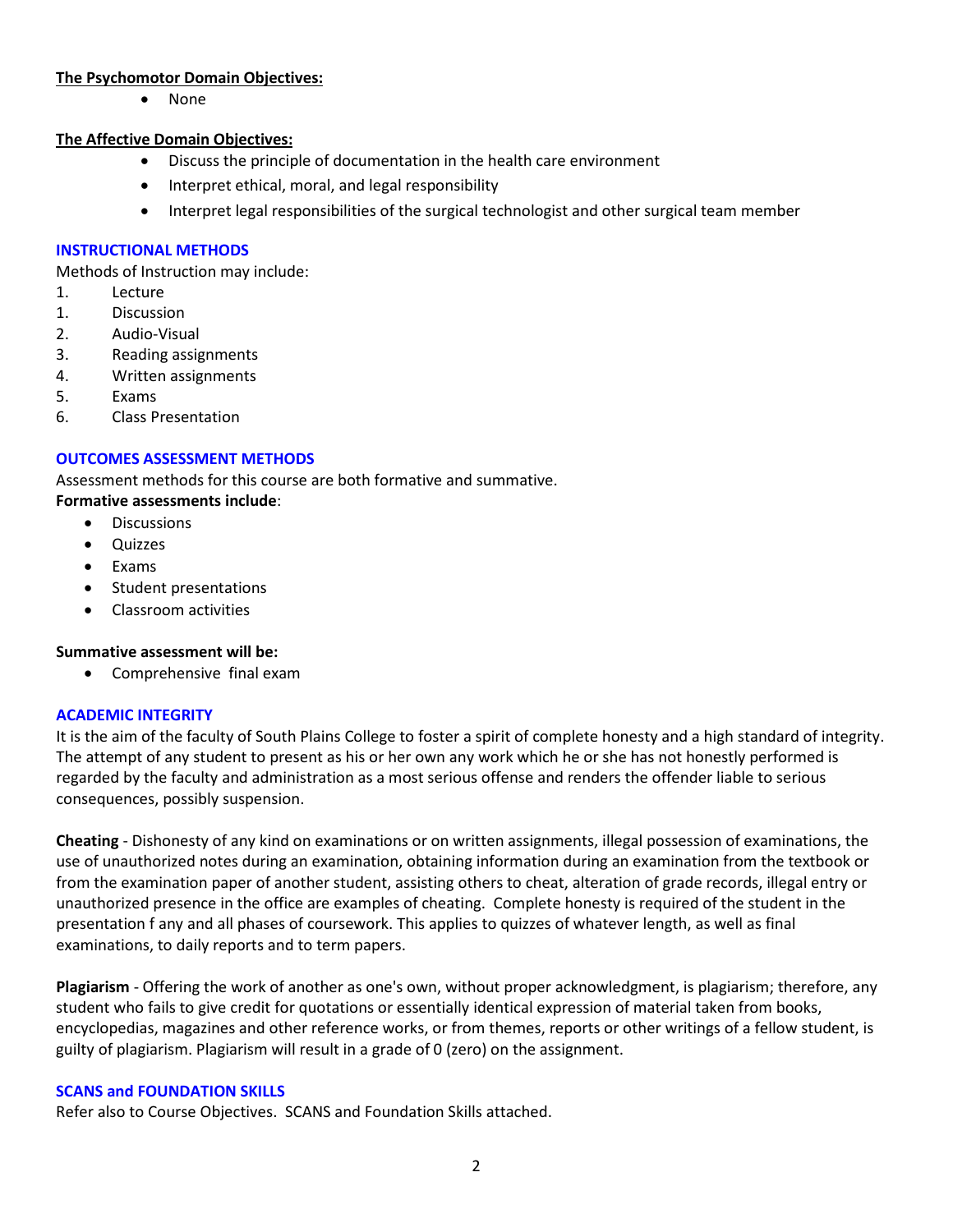### **VERIFICATION OF WORKPLACE COMPETENCIES**

This course does not contain a Capstone component.

### **SPECIFIC COURSE INFORMATION**



Ethics, Legal Issues, and Professionalism in Surgical Technology, Delmar ISBN # 1-4018-5793-0 AND Program textbook, Surgical Technology for the Surgical Technologist: A Positive Care Approach, 4th ed., AST (**Text**).

### **ATTENDANCE POLICY**

Class attendance is mandatory. Students are allowed three (3) absences and will be administratively withdrawn on the fourth (4<sup>th</sup>) absence. A tardy is given if the student is not present for the class or lab within the first 5 minutes of the class period. Two (2) tardies equal one (1) absence. If a student misses more than 30 minutes of any class session, an absence will be given for the day.

#### **ASSIGNMENT POLICY**

The student is responsible for being prepared for class, which means reading the assigned chapters and/or pages from the textbook or handouts given. In some instances, information from the reading assignments not covered during class may be included on a test.

#### **GRADING POLICY**

Grades in this course will be determined using the following criteria:

The course grade will be determined by a combination of major exams and a comprehensive final exam. Exam dates will be announced. The following are guidelines regarding exams and assignments:

- 1. The student is expected to complete the exam at the scheduled time. Make-up exams will **not** be offered. If a student is late on an exam day, the student will not be permitted to take the exam, and a grade of zero (0) will be given.
- 2. Late assignments will not be accepted.

| <b>Exams- Medical Law/Ethics</b>     |                     | 20%  |
|--------------------------------------|---------------------|------|
| Homework                             |                     | 10%  |
| <b>Class Presentation/Mock Trial</b> | 20%                 |      |
| Research Paper: Malpractice          | 25%                 |      |
| Essay Exam - "The Doctor"            |                     | 25%  |
|                                      |                     | 100% |
| Grades                               | $90 - 100 = A$      |      |
|                                      | $80 - 89 = B$       |      |
|                                      | $75 - 79 = C$       |      |
|                                      | Below 75 is failing |      |

A final grade average of C (75) must be maintained in all Surgical Technology classes. You must pass all courses to proceed to the next semester.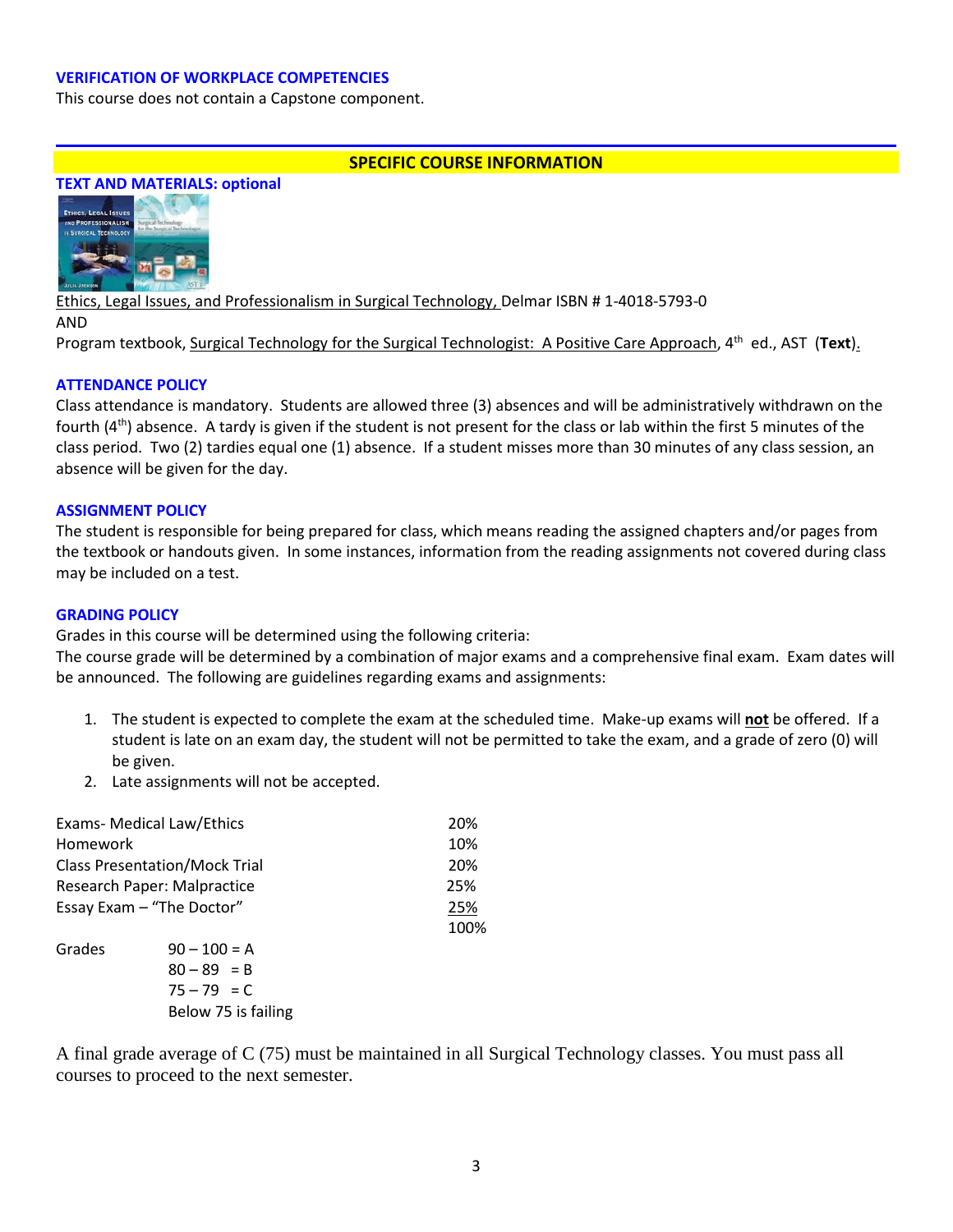### **COMMUNICATION POLICY**

Electronic communication between instructor and students in this course will utilize the South Plains College email systems. Instructor will not initiate or respond to communication using private email accounts. Students are encouraged to check SPC email on a regular basis.

#### **STUDENT CONDUCT**

Students in this class are expected to abide by the standards of student conduct as defined in the SPC Student Guide pages 11-14.

#### **SPECIAL REQUIREMENTS**

**Cell Phones** – Cell phones are permitted in class. They MUST be turned to silent. A student whose phone sounds during class, or is observed to be using the phone in any way without permission from the instructor will be sent home for the day with an absence.

#### **COURSE OUTLINE**

**Subject to change by Faculty** *Ethics, Legal Issues, and Professionalism in Surgical Technology*

**August 29:** Syllabus Review, OneDrive, Introduction to Law and Ethic: Dating Game

**September 2: NO SCHOOL**

**September 12:** Introduction into Medical Law and Ethics

**September 19:** Medical Law for the Surgical Technologist / Assign Malpractice Research Paper

**September 26:** Ethics, Legal Issues, and Professionalism in Surgical Technology

**October 3:** Test Legal Concepts, Research

**October 10:** Ethical Concepts/Professional Concepts

**October 17:** Meet and Greet Current Class

.

**October 24:** Test Ethical Concepts; Mock trail Assign

**October 31:** Movie "the Doctor"

**November 7:** Essay "the Doctor" /Malpractice Research paper DUE

**November 14:** HIPAA/ HIPAA PAPER

**November 21: Research Day** 

**November 28:** HIPAA PAPER DUE/ Test Principles of Professionalism,

**December 5: Final / Mock Trail Presentation**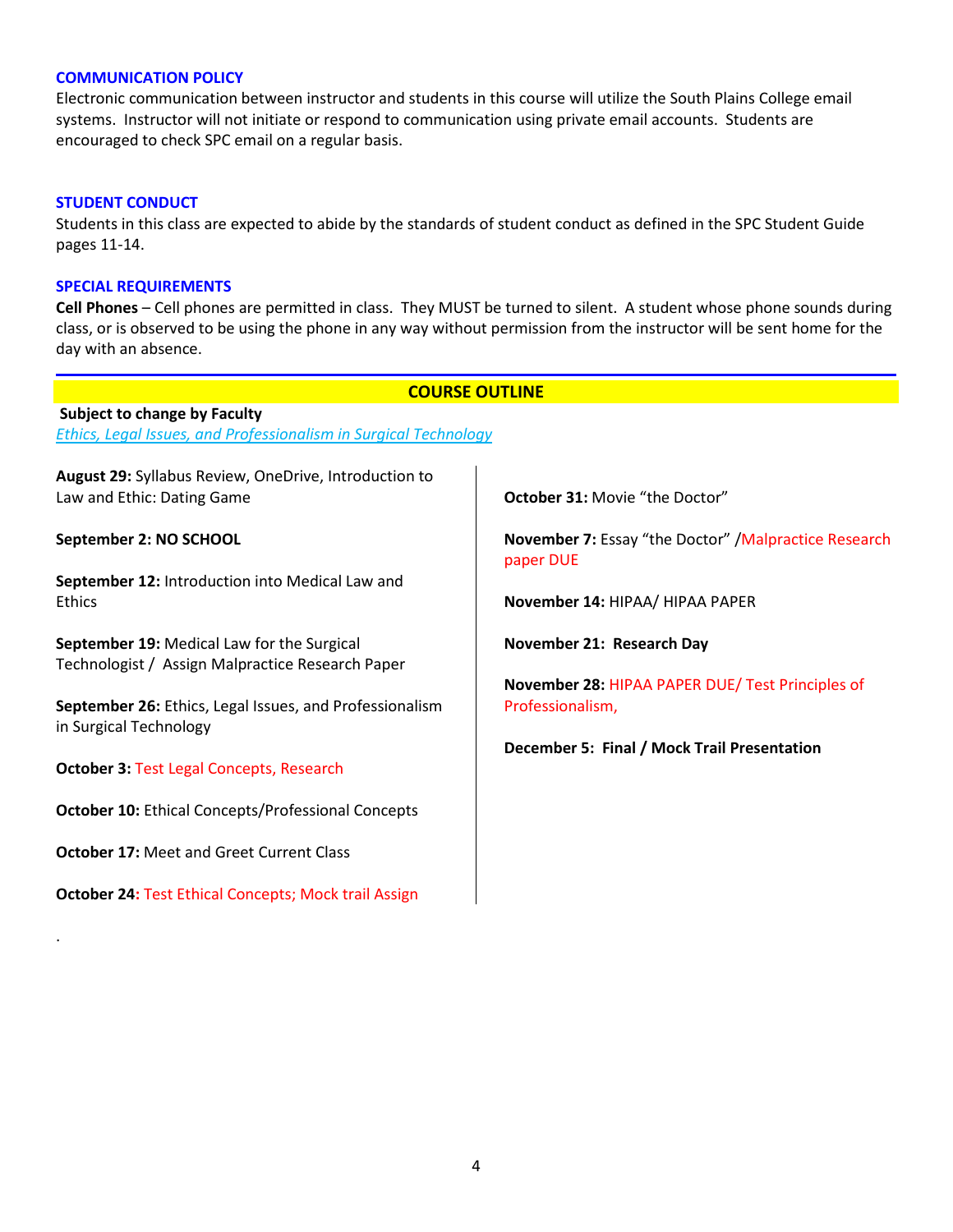## **ACCOMMODATIONS**

### **DIVERSITY STATEMENT**

In this class, the teacher will establish and support an environment that values and nurtures individual and group differences and encourages engagement and interaction. Understanding and respecting multiple experiences and perspectives will serve to challenge and stimulate all of us to learn about others, about the larger world and about ourselves. By promoting diversity and intellectual exchange, we will not only mirror society as it is, but also model society as it should and can be.

## **DISABILITIES STATEMENT**

Students with disabilities, including but not limited to physical, psychiatric, or learning disabilities, who wish to request accommodations in this class should notify the Disability Services Office early in the semester so that the appropriate arrangements may be made. In accordance with federal law, a student requesting accommodations must provide acceptable documentation of his/her disability to the Disability Services Office. For more information, call or visit the Disability Services Office at Levelland (Student Health & Wellness Office) 806-716-2577, Reese Center (Building 8) 806-716-4675, or Plainview Center (Main Office) 806-716- 4302 or 806-296-9611.

## **FOUNDATION SKILLS**

## **BASIC SKILLS–Reads, Writes, Performs Arithmetic and Mathematical Operations, Listens and Speaks**

F-1 Reading–locates, understands, and interprets written information in prose and in documents such as manuals, graphs, and schedules.

F-2 Writing–communicates thoughts, ideas, information and messages in writing and creates documents such as letters, directions, manuals, reports, graphs, and flow charts.

F-3 Arithmetic–performs basic computations; uses basic numerical concepts such as whole numbers, etc.

F-4 Mathematics–approaches practical problems by choosing appropriately from a variety of mathematical techniques.

F-5 Listening–receives, attends to, interprets, and responds to verbal messages and other cues.

F-6 Speaking–organizes ideas and communicates orally.

# **THINKING SKILLS–Thinks Creatively, Makes Decisions, Solves Problems, Visualizes and Knows How to Learn and Reason**

F-7 Creative Thinking–generates new ideas.

F-8 Decision-Making–specifies goals and constraints, generates alternatives, considers risks, evaluates and chooses best alternative.

F-9 Problem Solving–recognizes problems, devises and implements plan of action.

F-10 Seeing Things in the Mind's Eye–organizes and processes symbols, pictures, graphs, objects, and other information.

F-11 Knowing How to Learn–uses efficient learning techniques to acquire and apply new knowledge and skills. F-12 Reasoning–discovers a rule or principle underlying the relationship between two or more objects and applies it when solving a problem.

# **PERSONAL QUALITIES–Displays Responsibility, Self-Esteem, Sociability, Self-Management, Integrity and Honesty**

F-13 Responsibility–exerts a high level of effort and perseveres towards goal attainment.

F-14 Self-Esteem–believes in own self-worth and maintains a positive view of self.

F-15 Sociability–demonstrates understanding, friendliness, adaptability, empathy and politeness in group settings.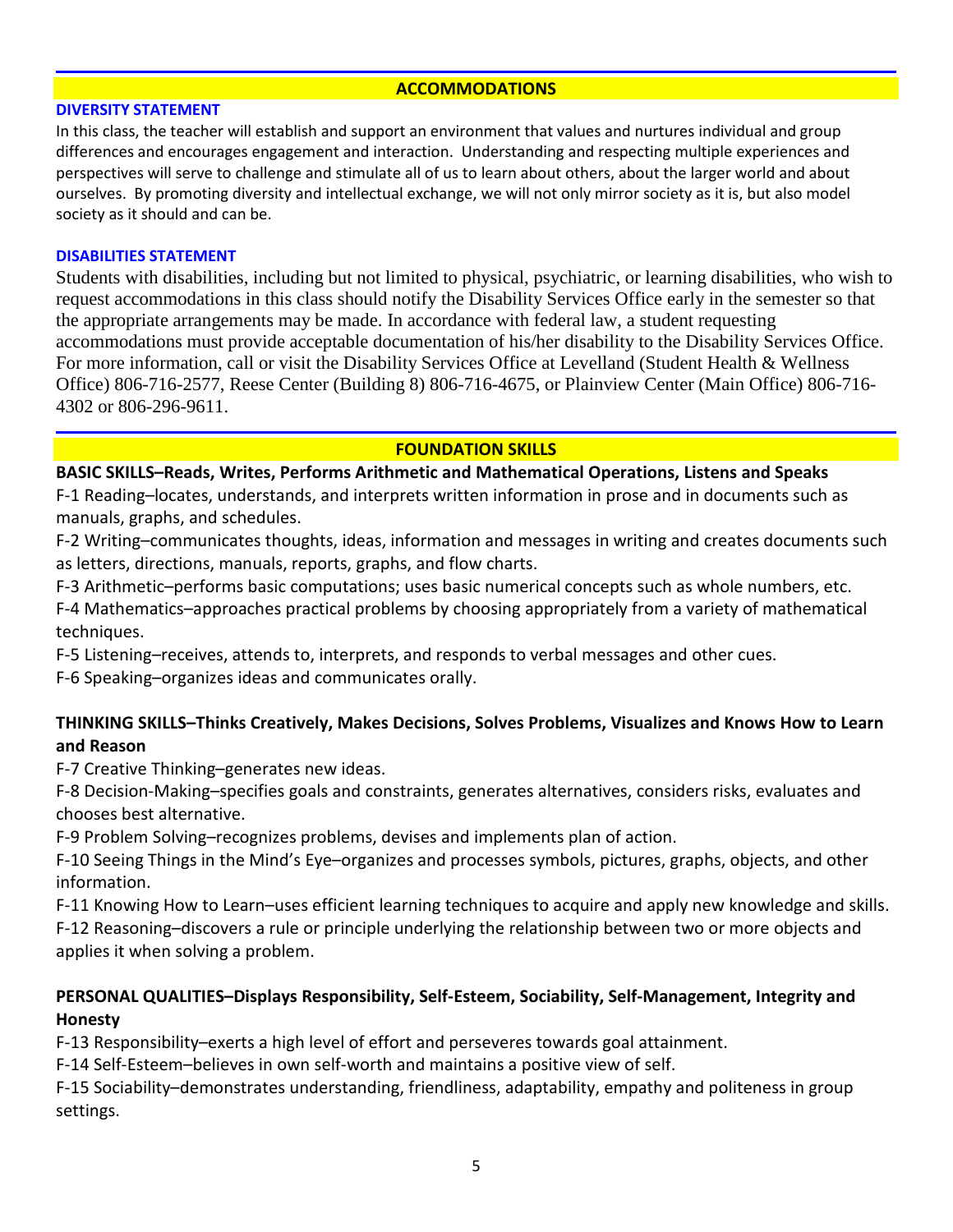F-16 Self-Management–assesses self accurately, sets personal goals, monitors progress and exhibits selfcontrol.

F-17 Integrity/Honesty–chooses ethical courses of action.

# **SCANS COMPETENCIES**

C-1 **TIME** - Selects goal - relevant activities, ranks them, allocates time, prepares and follows schedules. C-2 **MONEY** - Uses or prepares budgets, makes forecasts, keeps records and makes adjustments to meet objectives.

C-3 **MATERIALS AND FACILITIES** - Acquires, stores, allocates, and uses materials or space efficiently. C-4 **HUMAN RESOURCES** - Assesses skills and distributes work accordingly, evaluates performances and provides feedback.

# **INFORMATION - Acquires and Uses Information**

C-5 Acquires and evaluates information.

- C-6 Organizes and maintains information.
- C-7 Interprets and communicates information.
- C-8 Uses computers to process information.

# **INTERPERSONAL–Works With Others**

C-9 Participates as members of a team and contributes to group effort.

C-10 Teaches others new skills.

C-11 Serves Clients/Customers–works to satisfy customer's expectations.

C-12 Exercises Leadership–communicates ideas to justify position, persuades and convinces others,

responsibly challenges existing procedures and policies.

C-13 Negotiates-works toward agreements involving exchanges of resources; resolves divergent interests.

C-14 Works With Diversity–works well with men and women from diverse backgrounds.

# **SYSTEMS–Understands Complex Interrelationships**

C-15 Understands Systems–knows how social, organizational, and technological systems work and operates effectively with them.

C-16 Monitors and Corrects Performance–distinguishes trends, predicts impacts on system operations, diagnoses systems performance and corrects malfunctions.

C-17 Improves or Designs Systems–suggests modifications to existing systems and develops new or alternative systems to improve performance.

# **TECHNOLOGY–Works with a Variety of Technologies**

C-18 Selects Technology–chooses procedures, tools, or equipment, including computers and related technologies.

C-19 Applies Technology to Task–understands overall intent and proper procedures for setup and operation of equipment.

C-20 Maintains and Troubleshoots Equipment–prevents, identifies, or solves problems with equipment, including computers and other technologies.